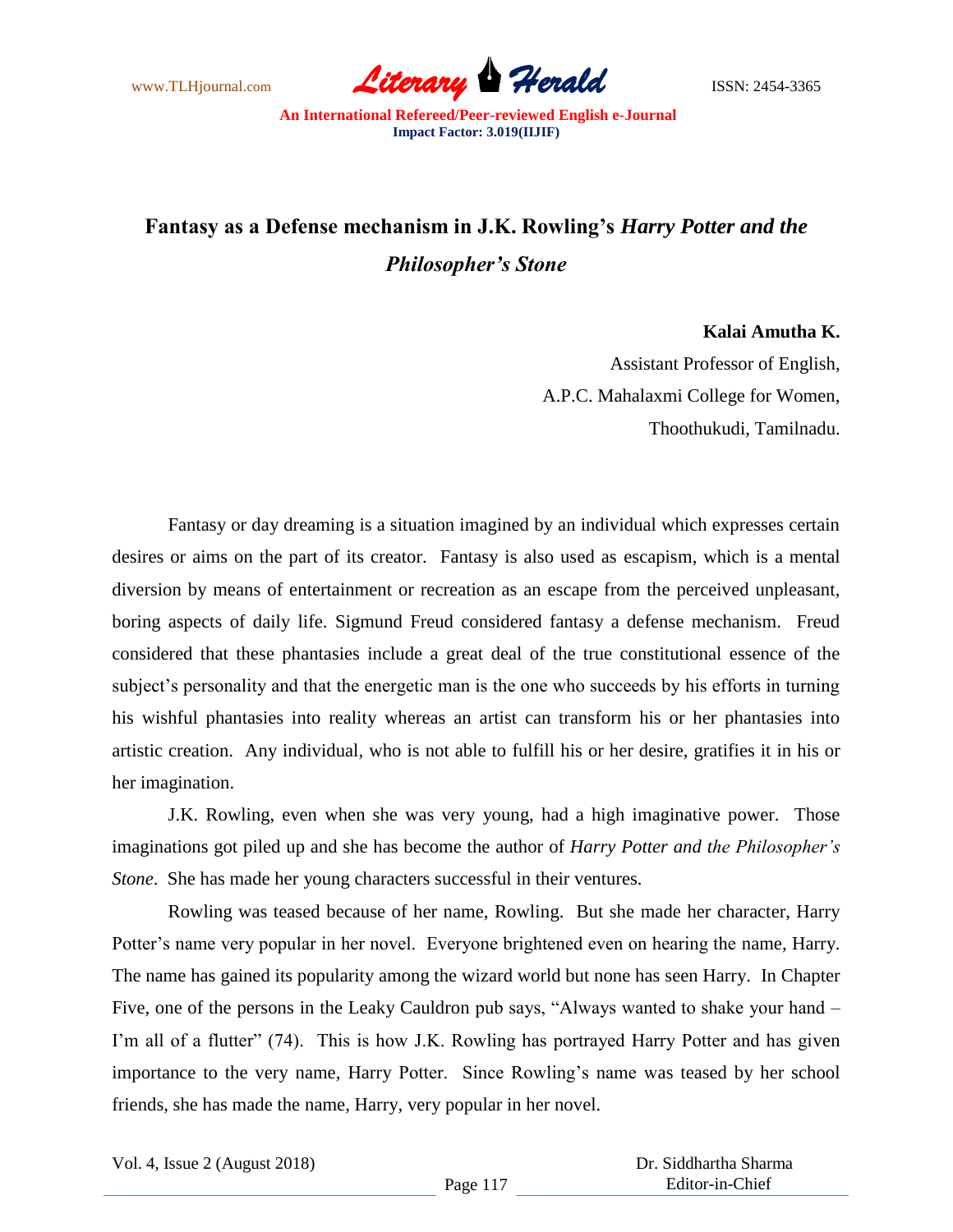www.TLHjournal.com **Literary Herald Herald** ISSN: 2454-3365

When Rowling was nine years old, her family moved to a little village called Tutshill. She did not like her school as it was small. To compensate this, she has created a magic school which is very big and is loved by many children all over the world. Hogwarts School of Witchcraft and Wizardry is a huge, long-winded, quite scary-looking castle, with a junk of towers and battlements. The castle has extensive grounds with sloping lawns, flowerbeds and vegetable patches, a lake called The Black Lake, a large dense forest called the Forbidden Forest, several greenhouses and other outbuildings, and a full-size Quidditch pitch. There is also an owlery, which houses all the owls owned by the school and those owned by students.

After spending two years in the Tutshill Primary, Rowling went to Wyedean Comprehensive School. One of the toughest girls in school picked a fight with her. Even though Rowling was quiet and a good student, she fought back against the bigger girl. She became famous for standing up to the bully. Though she became popular by fighting against and withstanding the senior girl, she spent the next few weeks peering nervously around the corners. She does not like fighting in real life as she does not have the confidence to face the consequences. But she likes adventures. She imagined of fighting battles. Her dream of being adventurous is fulfilled by her characters in the novel. Harry and his friends indulge themselves in many adventures throughout the novel such as defeating the troll, playing Quidditch match, searching books in the restricted area, sending away Hagrid's dragon safely from Hogwarts, and above all these, finding the philosopher's stone with great difficulty and overcoming the hurdles.

Rowling has said that her teenage years were unhappy. Her home life was complicated by her mother's illness and a strained relationship with her father, with whom she is not on speaking terms. Jo worried a lot about her mother as she was not getting any better. She decided to have a change and left London for Manchester, a city in northern England.

> One evening, Rowling had a big fight with her boyfriend. She went to a nearby pub, a place where people gathered to eat and drink. Alone at a table, she thought about how satisfying it would be to smack something at her boyfriend's head. May be a big iron ball. Perhaps while flying on a broomstick! (Pollack 36-37)

She has fulfilled her smacking desire by creating a game called Quidditch, in her novel. Quidditch is a wizarding sport played on broomsticks. When Harry was playing his first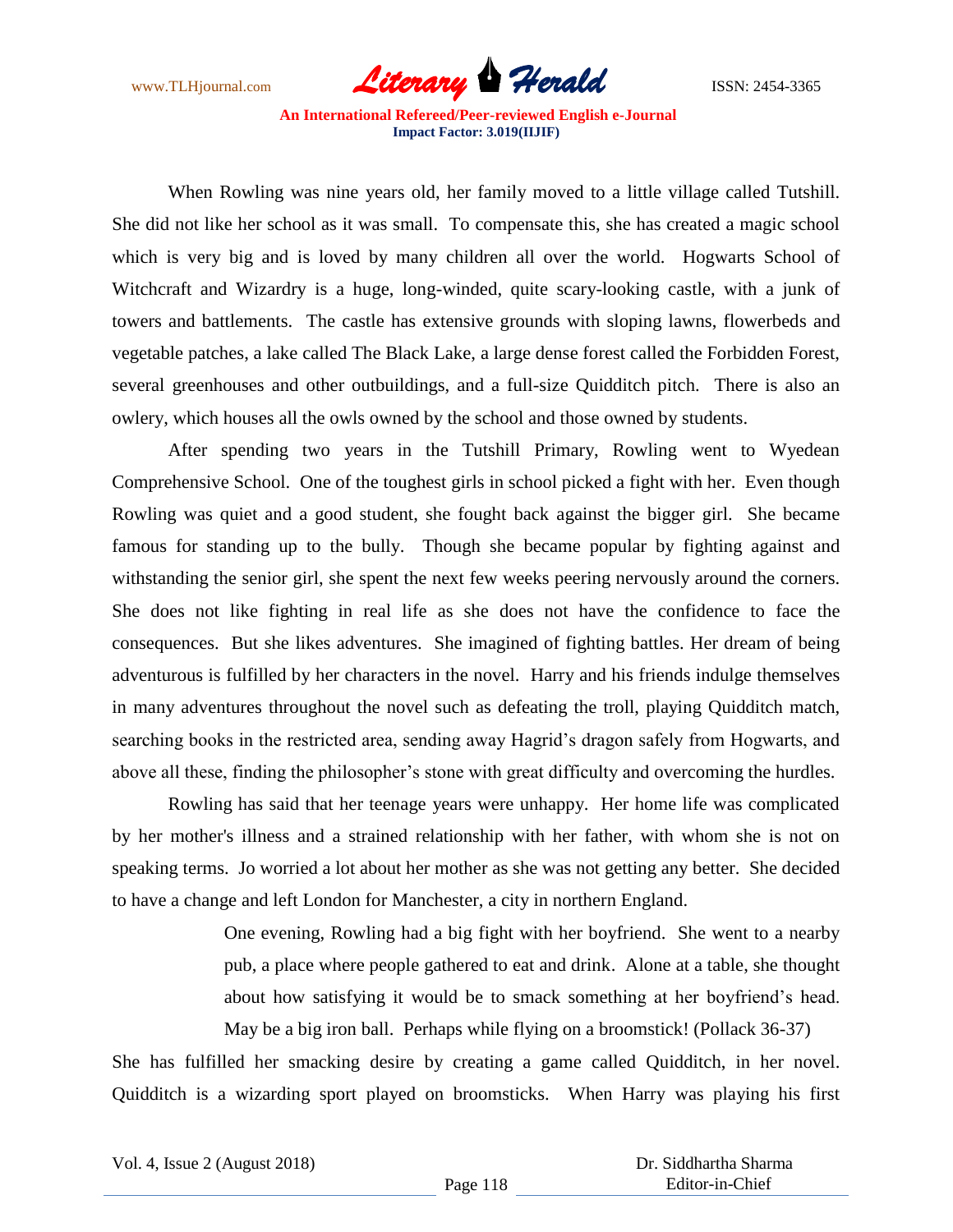

Quidditch match at Hogwarts, "a Buldger decided to come pelting his way, more like a cannon ball than anything, but Harry dodged it" (201).

Soon after Rowling conceived the idea for Harry Potter, her mother died. It was too terrible for her to imagine. To lift her spirits, Rowling then moved to Oporto, Portugal, to teach English as a foreign language. Rowling missed her mother very much and longed to see her. Though she was not able to see her mother after her mother's death, she wanted to gratify her wish by making Harry see his parents in the novel. So, she invented a magical mirror, the Mirror of Erised. The mirror shows anyone, who looks in it, their greatest desire. When Harry looks in the mirror, he sees his mother and father whom he has never seen. If Rowling could have looked in the Mirror of Erised, she would have probably seen her mother.

After eighteen months in Oporto, Rowling met Portuguese television journalist Jorge Arantes in a bar and found they shared interest in Jane Austen. They married on 16 October 1992 and their child, Jessica Isabel Rowling Arantes was born on 27 July 1993 in Portugal. Rowling had previously suffered a miscarriage. The couple separated on 17 November 1993. Seven years after graduating from university, Rowling saw herself a failure. Her marriage had failed, and she was jobless with a dependent child, but she described her failure as liberating and allowing her to focus on writing. During this period, Rowling was diagnosed with clinical depression and planned suicide. Despite all her failures, she made herself win through the victories of her characters. Harry and his friends got victory in all their ventures.

Harry along with his friend, defeats the troll, during the Halloween night in the toilet. Harry has been selected as a young seeker to the Gryffindor Quidditch team. During the game though Harry's broomstick goes out of his control, endangering his life, he manages to climb on it and catch the Snitch. The biggest victory and achievement of Harry and his friends is protecting the philosopher's stone.

J.K. Rowling, before publishing her first debut novel, *Harry Potter and the Philosopher's Stone*, led a life of poverty, failure, and disappointments. Thus she has made all her characters successful in the novel. Whatever she wanted to happen in her life, whatever she could not achieve in her real life, she has made it happen in her fantasy novel, which is a defense mechanism. Rowling has not only imagined of being successful, she has also made her dreams